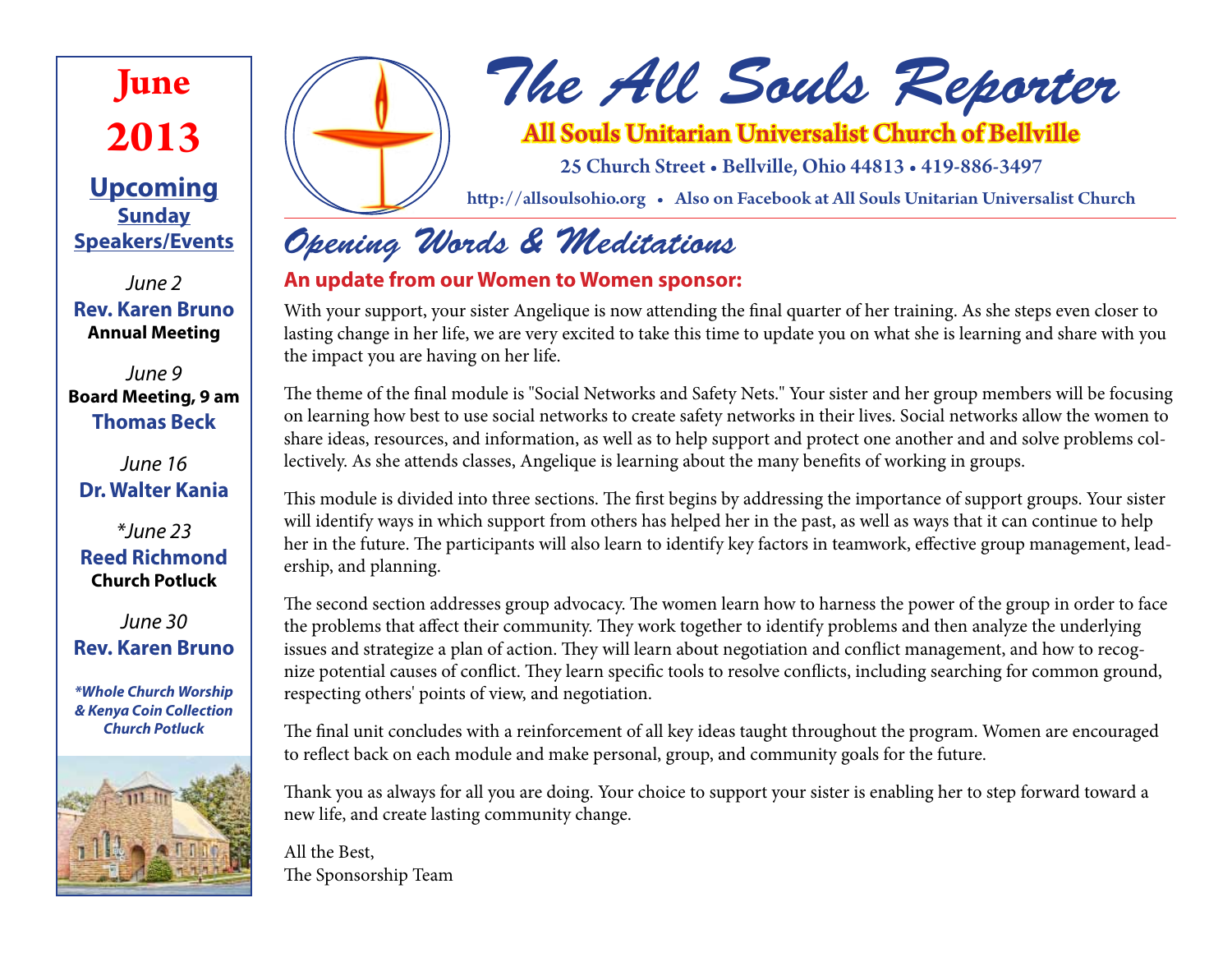### *June Calendar*

#### **EVERYONE IS INVITED TO ALL ACTIVITIES ALL ACTIVITIES ARE AT THE CHURCH UNLESS OTHERWISE NOTED**

#### **June**

**2 Sunday** 9 am "Low Impact May - Water" Adult Religious Education Class (final class)

 **10:30 am Rev. Karen Bruno Topic:** *Facebook Wisdom Leader: Brian Moore*

Even if you don't own a computer, you'll appreciate this collection of wisdom from Facebook, from the spiritual to the hysterical.

Bio: Karen Bruno is part time pastoral care minister at Bellville All Souls Unitarian Universalist Church. She attended Drew Theological School and was ordained by the United Church of Christ in 2002. She also works at Flying Horse Farms, a camp for children with serious illness, in Mount Gilead. She is thrilled to have found two amazing places with which to share her knowledge, experience and to build community. Karen lived in Ohio for her high school and college years and after many years in Colorado returned in 2011 following her early retirement from Denver Human Services. In addition, Karen has worked as church pastor, hospice chaplain and religious educator. She and her partner live in Mansfield.

 *following service: Annual Congregation Meeting: voting for Board members and minister contract; Potluck Meal to following meeting* 8 Saturday 1:30 pm Family f UUn Night: Carpool from church for picnic at Schnormeier Gardens<br>9 Sunday 9 am Board Meeting (all are invited to attend) **Sunday** 9 am Board Meeting (all are invited to attend)  **10:30 am Thomas Beck Topic:** *Jesus – A Stand Up Kinda Guy Leader: Joan Richmond*

 Some people think that the philosophies of Jesus have very little relevance in modern Unitarian Universalism. Others are uncomfortable with the interpretation of Jesus and his deeds as represented in fundamental Christian doctrine. Speaker Tom Beck will explore the viewpoint that examples presented through the life of Jesus have relevance to say to modern Unitarian Universalists.

Bio: Tom Beck is a member of the Unitarian Universalist Church of Akron. Tom is employed by The University of Akron in Akron, Ohio, as an administrator responsible for the operation of WZIP-FM and also serves as a teacher instructing courses in Broadcasting, Radio Production, Speech, Radio Programming and Operations, and Business and Professional Speaking. Tom has worked at The University of Akron for 32 years. Tom is the father of three adult sons and has two grandchildren. Tom has been presenting Sunday services at Unitarian Universalist Churches in Ohio during the past ten years with speaking engagements at Kent UU, Akron UU, Society UU in Cleveland, Westfield Center and Southwest UU.

- 10 Monday 6:30 pm Living Lotus Sangha
- **16 Sunday** 9 am Religious Education: "Wisdom from the Hebrew Scriptures"

#### **10:30 am Dr. Walter Kania Topic**: *TBA Leader: Ché Sahara*

Bio: Dr. Walter Kania is a licensed Clinical and Consulting Psychologist. He holds a Ph.D. from Michigan State University. He has maintained an active Clinical and Consulting practice. He also holds a Master of Divinity degree from Texas Christian University. He is ordained in the Congregational Church (United Church of Christ), and The Christian Church (Disciples of Christ). He has served on the faculties of Texas Christian University, Bethany College, The Ohio State University, and The Renaissance Academy of Florida Gulf Coast University. He is the author of four books, "Healthy Religion," "A Believable Bible," and "A Credible Christianity."His newest book "Psychology and The New Paradigm for Religion, Spirituality Without Sin and Salvation" is scheduled to be available in 2013. He conducts seminars and is a frequent speaker in the fields of Psychology and Religion in Christian and Unitarian Churches.

**23\* Sunday** 9 am Religious Education: "Wisdom from the Hebrew Scriptures"

#### **10:30 am Reed Richmond Topic: Our Changing View of Dinosaurs and Why It Matters**

 Dinosaurs are very much alive and doing well. If that surprises you, you're in for a treat as Reed explains what's changed in our knowledge about dinosaurs in the 20 years since Jurassic Park and why that's important to UUs and religious communities in general.

**Bio**: Reed Richmond has been serving as Board President at All Souls and is an avid amateur paleontologist.

ALL SOULS RECYCLE DAY - Bring your recycle materials before or after the service.

24 Monday 6:30 pm Living Lotus Sangha 28-29 Fri./Sat. All Souls Summer Campout at Lake Kokosing; Church picnic at 5 p.m. on Saturday **30 Sunday** 9 am Religious Education: "Wisdom from the Hebrew Scriptures" **10:30 am Rev. Karen Bruno Topic:** *TBA Leader: Linda Wilson*

*\*Whole Church Worship/Kenya Coins Collection/Potluck Luncheon*

#### *Birthdays for June*

- 5 Jenny Bartsch
- 12 Denise Brown
- 14 Corby Smith 15 Jodi Zimmerman
- Pam Mozzillo
- 22 Theresa Jennetti



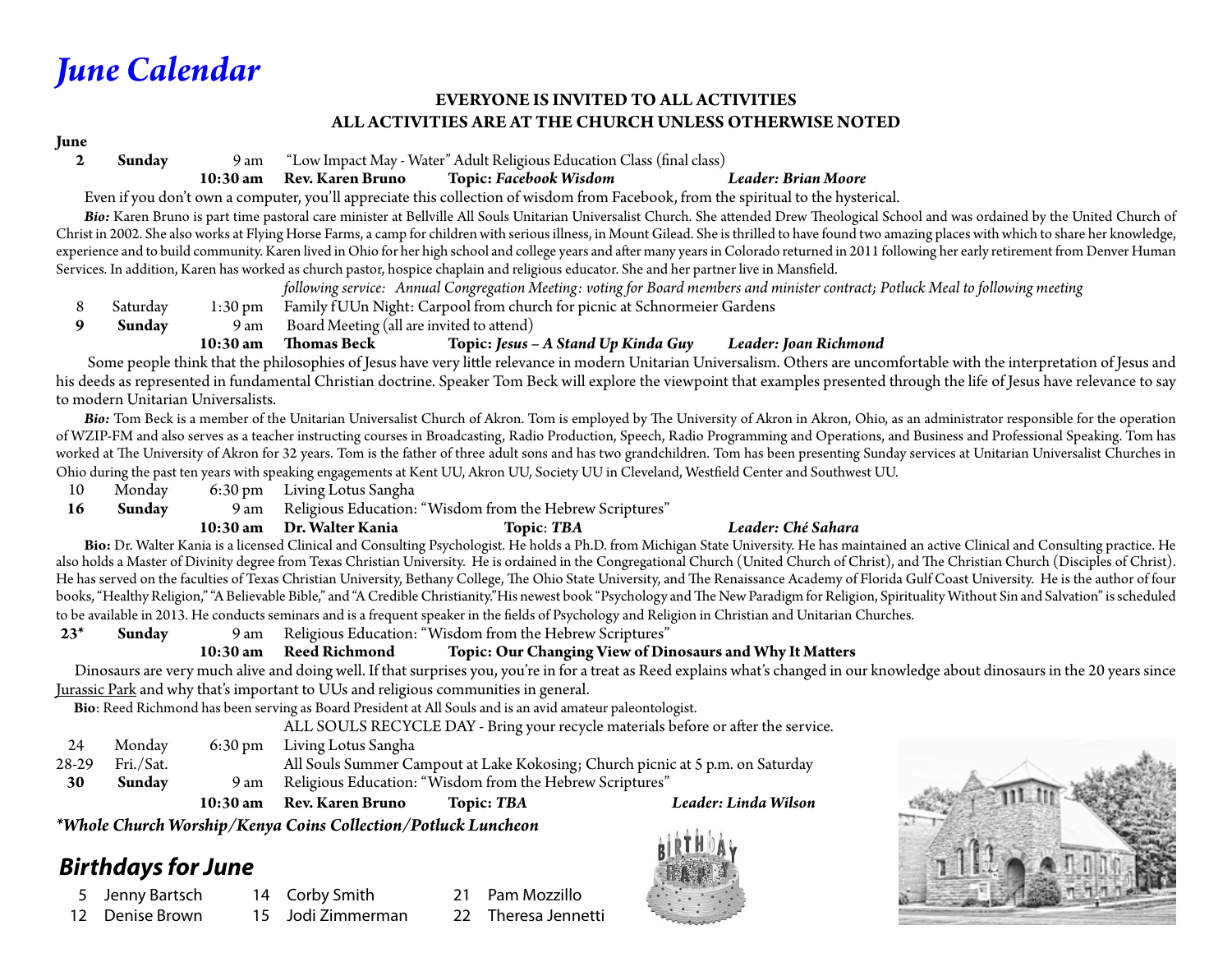#### **May 2013 Financial Report**

#### **Revenue**

| Collections                     |          |
|---------------------------------|----------|
| Open Plate Offering             | \$323.00 |
| Pledges                         | 2,028.00 |
| Huruma Foundation (Kenya Coins) | 68.50    |
| <b>Total</b>                    | 2,419.50 |
| <b>Expenses</b>                 | 2,663.00 |
|                                 | 243.50   |

Average Attendance in April: 45

#### *Expenses*:

Quarterly insurance payment was \$568.75 That was a big one that put us over. Everything else was pretty standard.

One month to go. We might come out for the year on the positive side.

| May Pledge Report                          |          |                                                                                                                                                                                                                                                                                                    |                   |  |
|--------------------------------------------|----------|----------------------------------------------------------------------------------------------------------------------------------------------------------------------------------------------------------------------------------------------------------------------------------------------------|-------------------|--|
|                                            | Pledged  | Paid                                                                                                                                                                                                                                                                                               | Difference        |  |
|                                            | \$1,967  | \$2,028                                                                                                                                                                                                                                                                                            | $+ $261 (+14\%)$  |  |
| <b>2012-2013 Fiscal Year to Date</b>       |          |                                                                                                                                                                                                                                                                                                    |                   |  |
|                                            | Pledged  | Paid                                                                                                                                                                                                                                                                                               | Difference        |  |
|                                            | \$18,742 | \$18,245                                                                                                                                                                                                                                                                                           | $-$ \$497 $(-2%)$ |  |
| 2012-2013 Pledges Received                 |          |                                                                                                                                                                                                                                                                                                    |                   |  |
|                                            | 18 Units | 26 Members                                                                                                                                                                                                                                                                                         | \$20,004          |  |
| One pledge withdrawn beginning in February |          |                                                                                                                                                                                                                                                                                                    |                   |  |
|                                            |          | $\mathbf{M}$ (Times and $\mathbf{M}$ and $\mathbf{M}$ and $\mathbf{M}$ and $\mathbf{M}$ and $\mathbf{M}$ and $\mathbf{M}$ and $\mathbf{M}$ and $\mathbf{M}$ and $\mathbf{M}$ and $\mathbf{M}$ and $\mathbf{M}$ and $\mathbf{M}$ and $\mathbf{M}$ and $\mathbf{M}$ and $\mathbf{M}$ and $\mathbf{M$ |                   |  |

Please turn your pledge in for the coming fiscal year (July to June) as soon as possible so we can work on church budget. Please see Mike Garber for more information.

*Monthly and Fiscal Year financial reports are from Treasurer Chuck Rhodes. Please see Chuck if you have any questions. The Pledge report is done by Pledge Chair Mike Garber.*

### **All Souls Summer Day Camp & Camp Out!!!**

#### **Camping on Friday, June 28th at Kokosing Campground**

All Souls are invited to camp out on Friday night! Kokosing campground is located in Knox county, not far from Fredericktown. The 160 acre lake is known for its wildlife, fishing and boating. Many of the camp sites are lakefront and offer lovely views. If you are able to camp on Friday night, please let Jenny Bartsch or Liz Hansen know so they can reserve a spot for you Friday morning since the campground does not take advance reservations. No formal activities are planned for Friday evening.

#### **Directions:**

- • From Route 13, it's 9 miles south of Bellville, 8 miles north of Mt. Vernon
- Take Waterford Road West 1.8 miles
- Turn Right at 2nd Kokosing Lake Sign, it will indicate Camping, boat ramp, picnic area (the 1st sign is for the dam)
- • If Camping you will head left towards the campground, if coming for the day camp or grill out only, head right towards the boat launch. Look for us in the picnic area between the restrooms and the lake.

#### **Details for day camp – Saturday, June 29th (rain date July 13):**

- Starts at 10:00 AM, ends at 5:00 PM with an all church grill out.
- Please wear clothes that are appropriate for outdoor activities (don't forget sun protection).
- • Weather permitting we may swim/wade and boat, so bring a swimsuit & towel. Water shoes or shoes you can get wet would be helpful.
- Bring a sack lunch, including water for the day.
- • Kids younger than 6 need to have a guardian with them for the day. Adults are welcome and encouraged to attend!
- • Rain date will be Saturday, July 13, please call Jenny at 419-560-2161 or Liz at 614-378-6476 to confirm.
- Please leave toys & electronics at home for the day. (other than outdoor toys/games)

**EVERYONE** is invited to join us for a grill out at 5 PM to conclude the day camp, Saturday June 29th. Please bring a side dish or dessert, the church will provide meat & non-meat alternatives. Also bring a lawn chair or picnic blanket. BYOTS – Bring Your Own Table Service (ie. Plate/silverware/cups) – it's the green thing to do!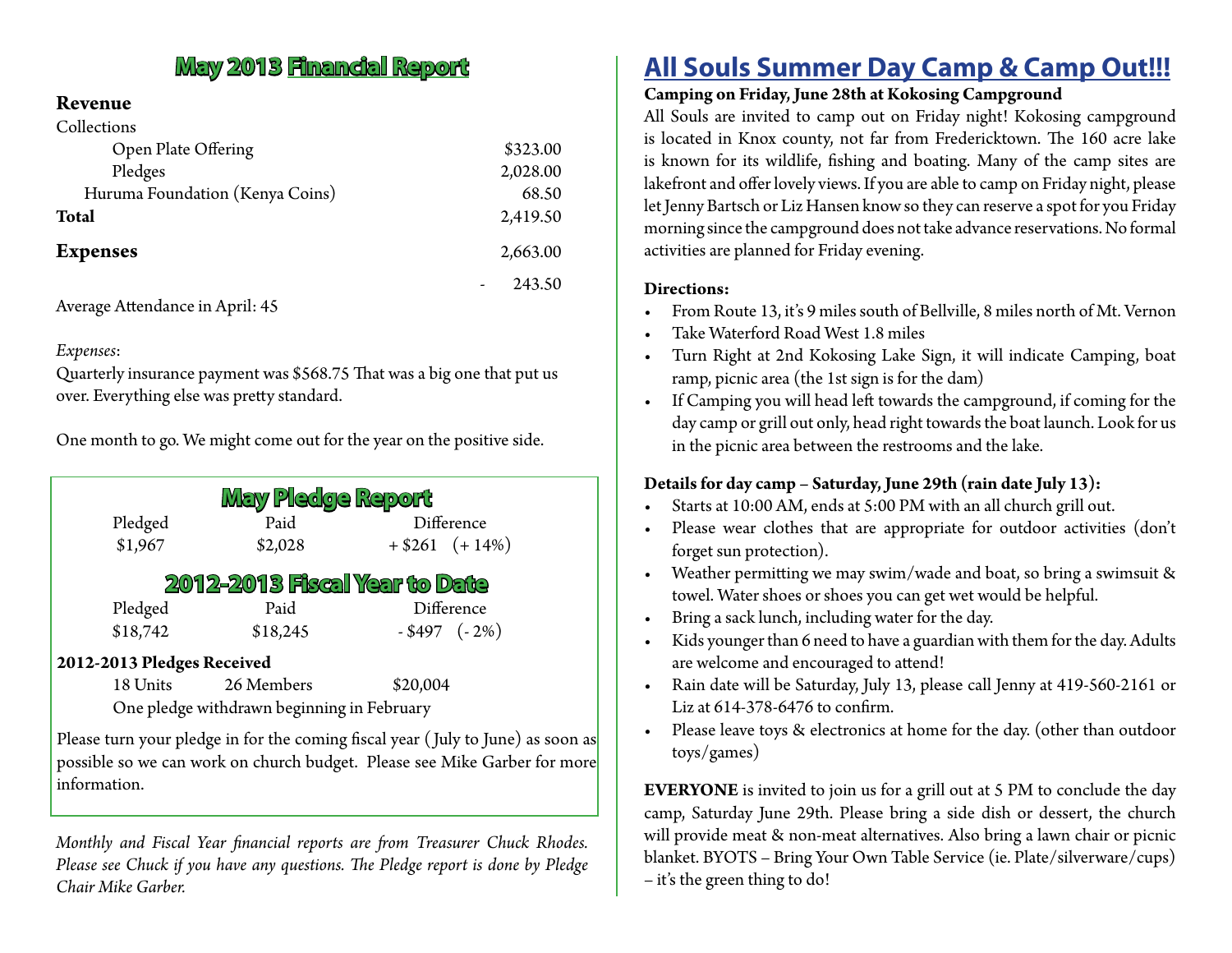It's common for UU religious education to take a break over the summer, for both the kids and adults. BUT, it seems like we are on a role with RE, so we decided to continue right on through the summer, but with a twist. The summer RE session will be multi-generational!

We will be using a curriculum from the UUA *"Wisdom from the Hebrew Scriptures."* Don't panic, this is not a "bible study" course, but rather a UU exploration of some of the well known and not so well known Hebrew stories (such as David & Goliath, The Battle of Jericho, and Creation). From the UUA program description: "All of these stories offer wisdom that can help people of all ages grow in spiritual depth and understanding. This program draws on our Unitarian and Universalist heritage of critical and contextual examination of biblical text."

The course requires no outside homework or reading, just show up, the group will read the story and discuss! The curriculum indicates it is appropriate for kids 6 and older. Jenny Bartsch will be leading this RE and will guide the discussion so it is age appropriate for those in attendance. If you have any questions about the actual course, please ask Jenny.

*"Wisdom from the Hebrew Scriptures"* **will begin on Sunday, June 16th at 9 am** and will meet every Sunday for 8 sessions, except the 2nd Sunday of the month for the board meeting.

**TEAM LEADERS:** Mission, Outreach, Social Action – Brian Moore; Hospitality- Karen Bruno; Fellowship – Karen Gotter; Pulpit – Joan Richmond; Stewardship – Bruce Kilgore; Communication – Reed Richmond; Religious Ed – Liz Hansen; Building – Eric Sargent. Think about joining one of these teams is you haven't already. Team meetings are the first Sunday of each month.

Also, in addition to snack sign-up for fellowship after Sunday Service, there is also a sign-up for cleaning up after fellowship (dishes, vacuuming. etc.).

#### **Contacting Rev. Karen Bruno**

email: revkarenbruno@gmail.com phone: 419-612-9318

**Spirit First Pastoral Care** Non-Traditional Weddings and Funerals

#### **Religious Education June Family f UUn Night & Fellowship**

1. The next family FUUN get together will be Saturday, June 8. We will gather at the church at 1:30 p.m. and carpool toSchnormeier Gardens. **Note**: They close at 4 pm so some may want to leave earlier for extended viewing of the gardens. There will be a picnic at the Brown Family Environmental Center. Bring your own food and drinks.

2. The monthly potlucks have been a huge success...We've had great turnout and participation from the congregation. The next potluck will be Sunday, June 23. Please remember to take home your leftovers and dishes! Karen Gotter

#### **Living Lotus Zen Sangha**

We are a Soto Zen Buddhist group (*Sangha*) for North Central Ohio (greater Mansfield, Ohio) area.

Our guiding teacher is Sensei Dean Williams. We are a community here to support & welcome any or all interested in the path and teachings of the Buddha.

We hold regular sittings (which include a service and Dharma Talk) **every 2nd & 4th Monday of the month, 6:30pm-8:30pm.** Our meeting dates in May will be Monday June 10th, and Monday June 24th.

Additionally, we hold twice a year weekend Retreats (Sesshins) and monthy Day-long retreats (Zazenkais). Visit our website for more information, also connect with us on Facebook.

http://www.livinglotuszensangha.com/



### **Sunday Music**

All Souls is fortunate to have many talented musicians playing for Sunday services.

Ayesha Manley plays the historic Felgemaker organ on alternate Sundays.

The Carol Bernhardt trio plays the other Sundays.

Whatever Sunday you visit, music is always a listening pleasure.